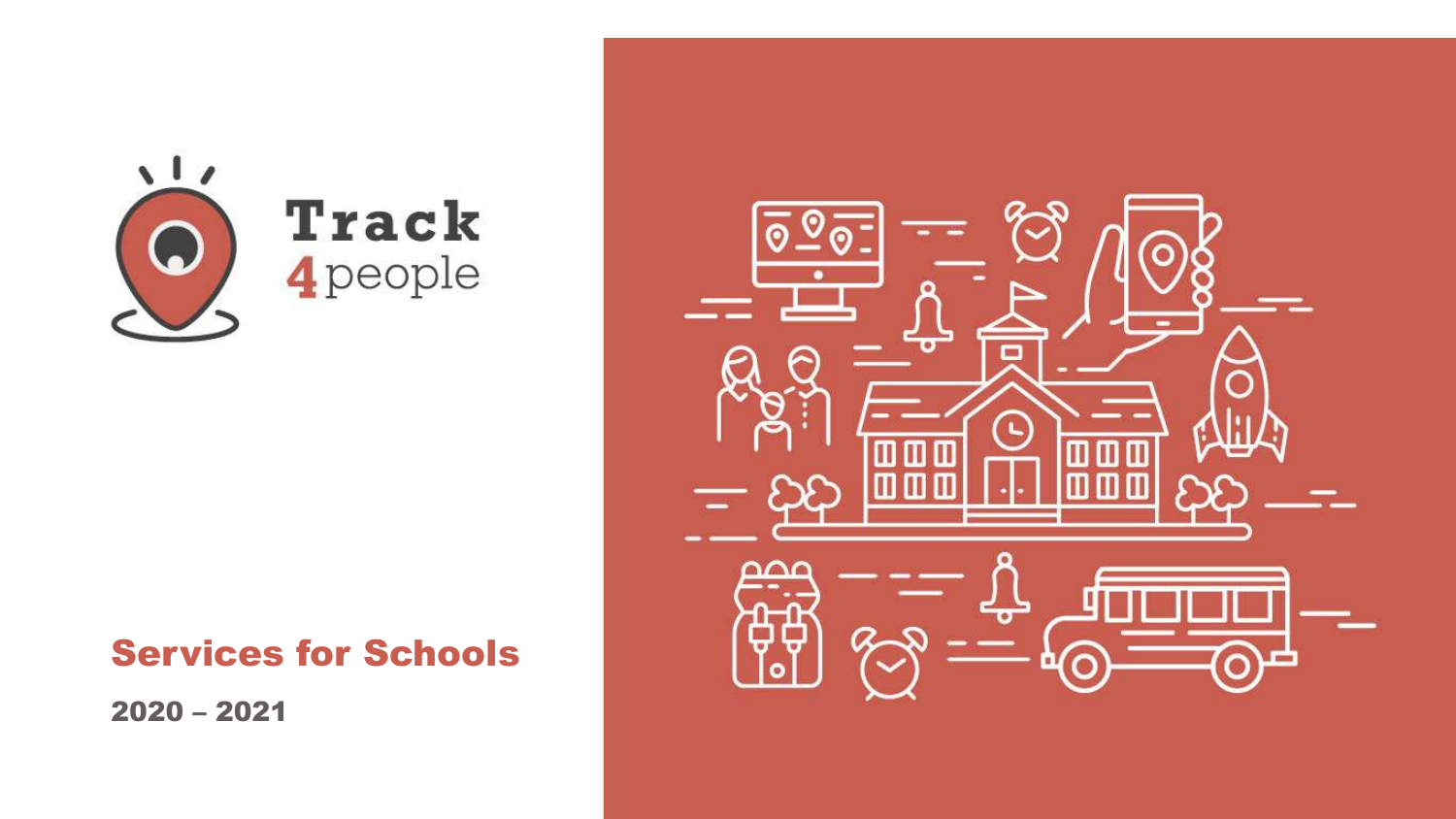

School Bus Tracking with app for parents



Automated ascent and descent for children



Automated attendance access control



GPS trackers for hire for children on a trip

Track4People

Services for Schools 2020-2021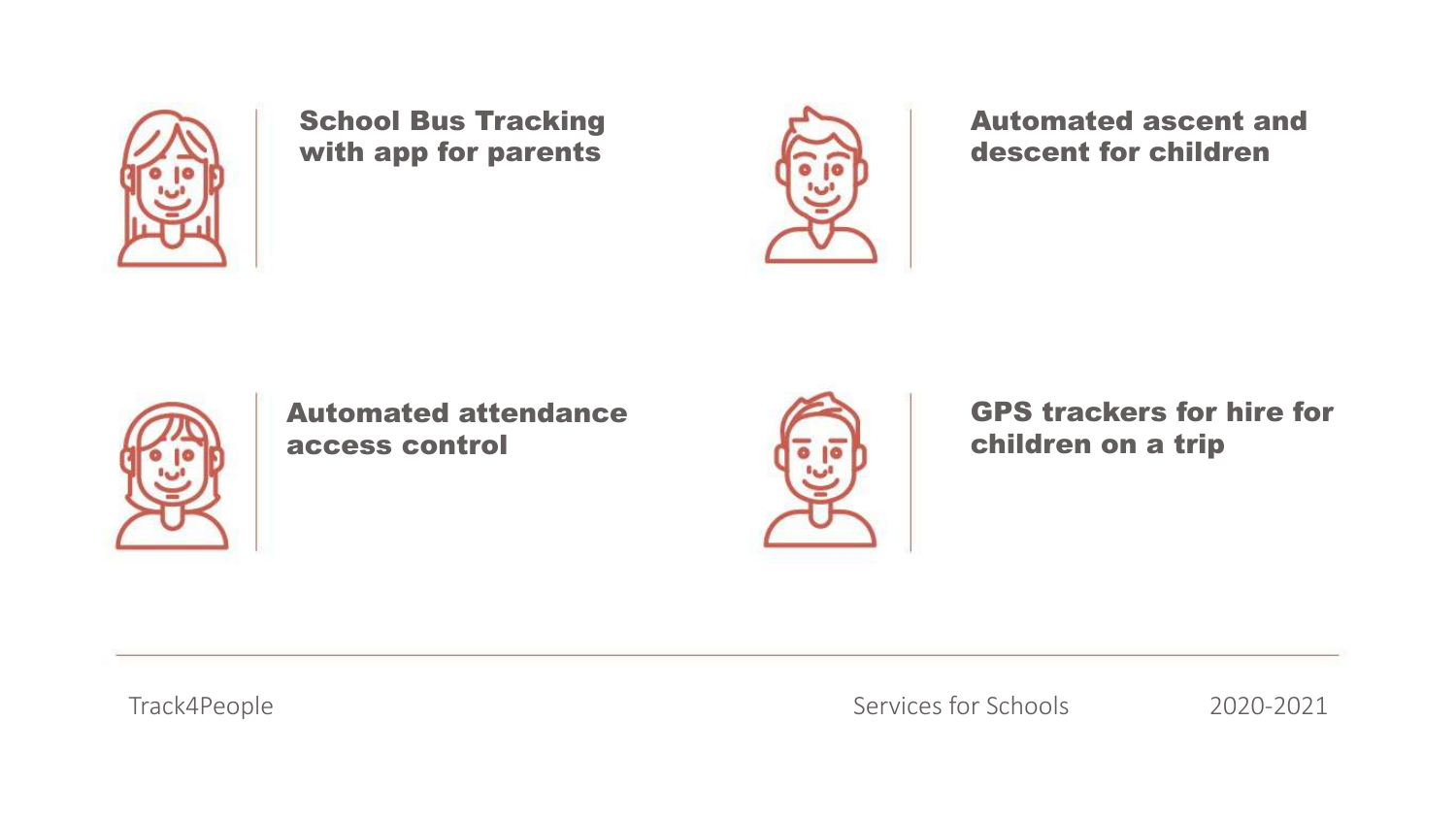#### School Bus **Tracking**

Track4People has created the first professional portable kit for real-time tracking of the bus for transporting children. Families access the App via their smartphone and monitor the route of the bus on which their child travels.

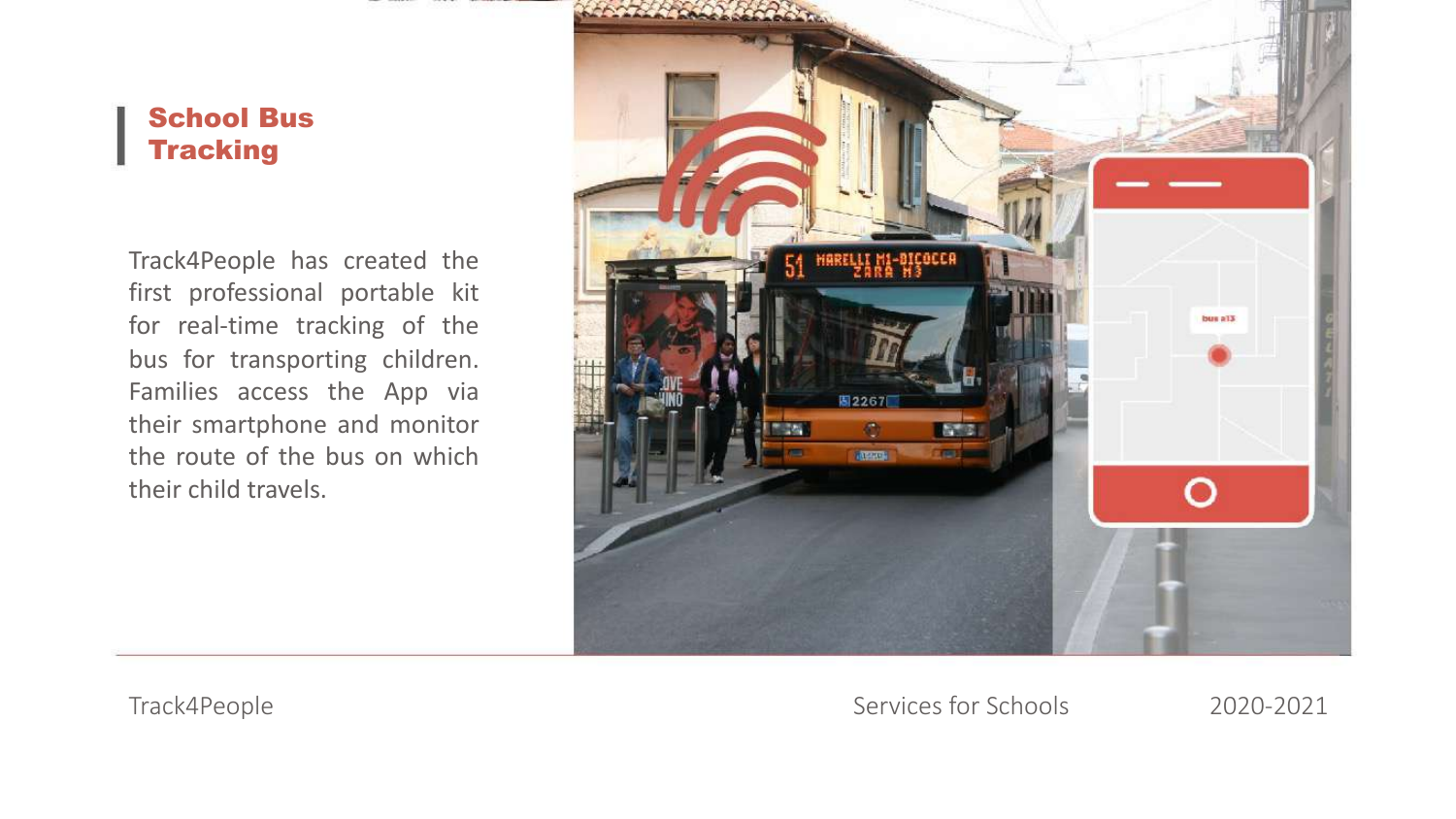## Automatic detection of the presence of the child on board the bus

The child's boarding and alighting on board the bus is detected by a technological device which, through Track4People, notifies parents and the school office of its presence.

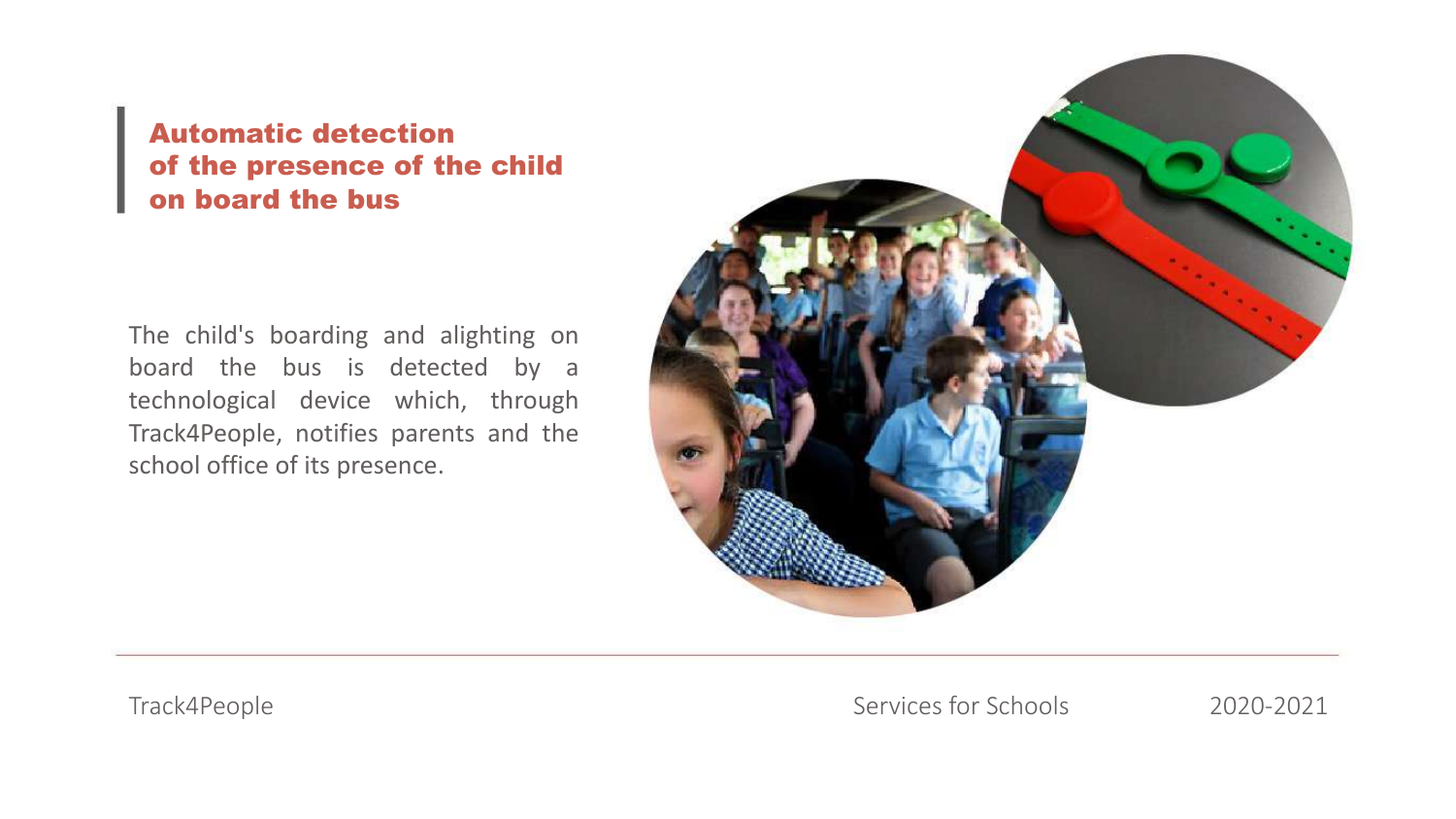## App for Families



"Family" access to the Track4People platform



Alert reception at the departure of the bus



Child ascent and descent notifications



Real-time bus tracking

Free download on Apple Store

Free download on Google Play

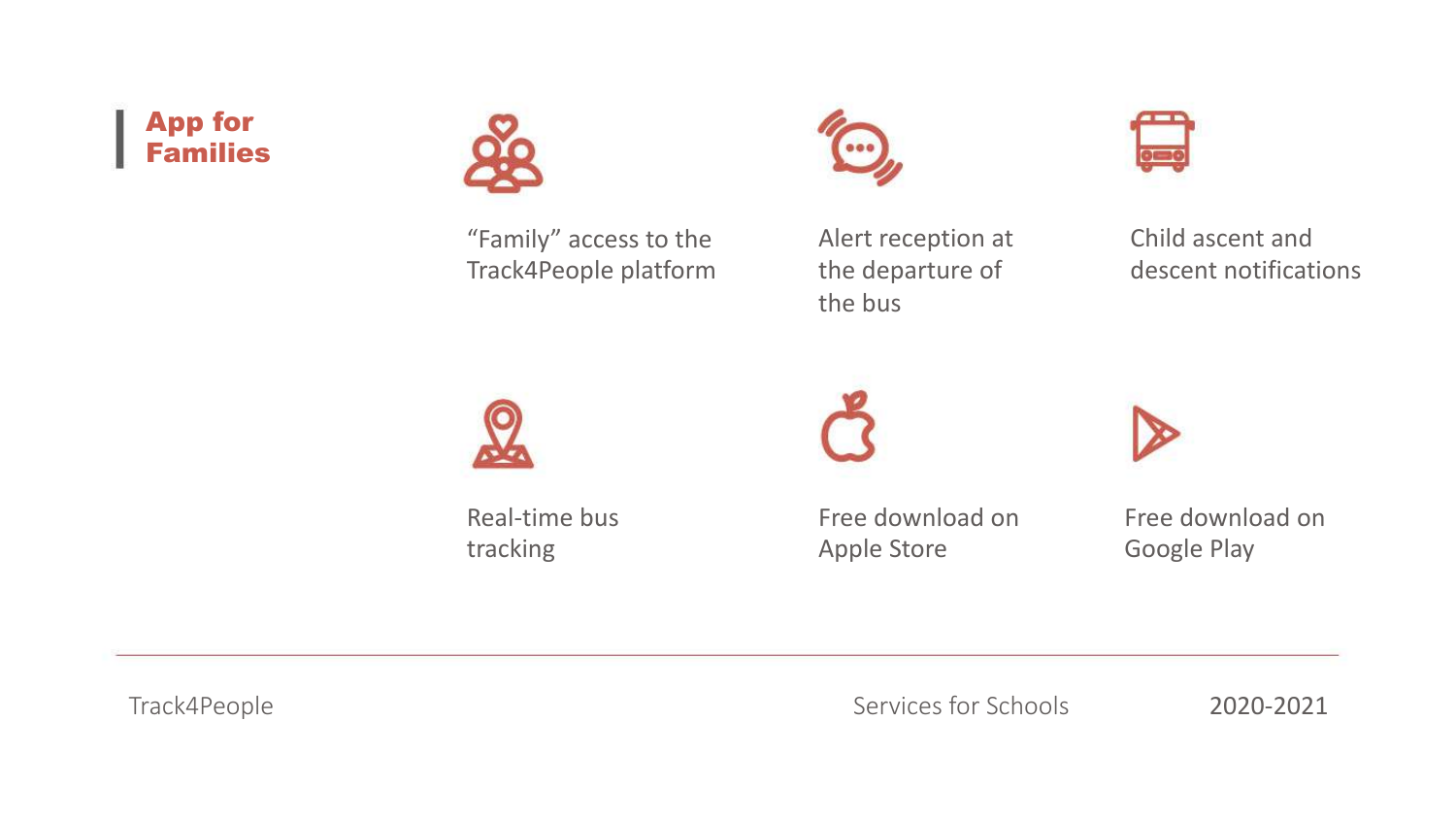#### Web platform and App for the school

The school accesses the platform and checks the route of its buses. View the list of children who gradually get on and off the bus.

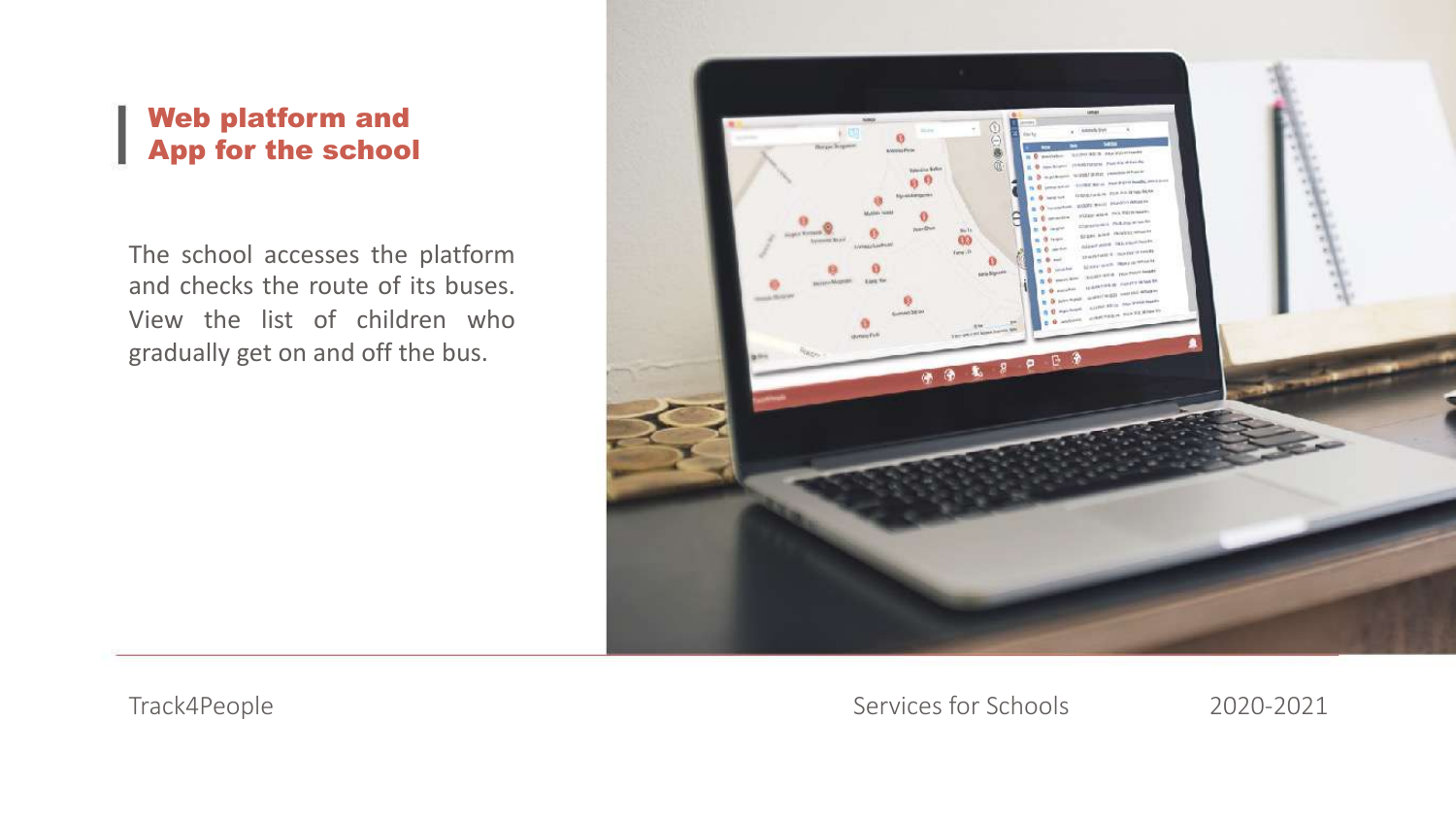#### GPS tracker rental service for children on a school trip

Track4People allows you to monitor the progress of the trip and view the position of all children and teachers on the map to ensure maximum safety for each trip. The teacher uses the App from his smartphone and the school has full control through the web platform.